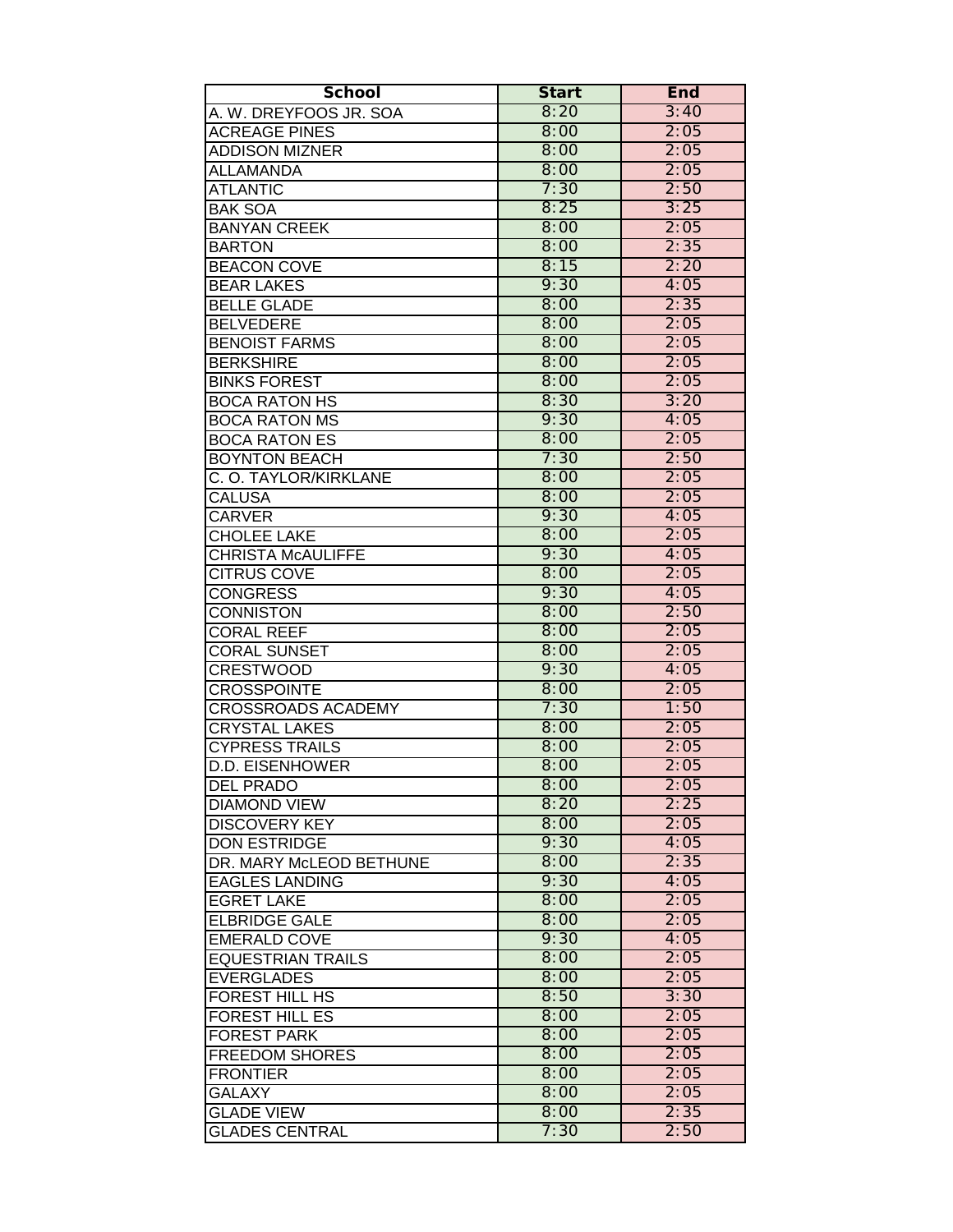| <b>School</b>              | <b>Start</b> | <b>End</b> |
|----------------------------|--------------|------------|
| <b>GOLDEN GROVE</b>        | 8:00         | 2:05       |
| <b>GOVE</b>                | 8:00         | 2:35       |
| <b>GRASSY WATERS</b>       | 8:00         | 2:05       |
| <b>GREENACRES</b>          | 8:00         | 2:05       |
| <b>GROVE PARK</b>          | 8:00         | 2:35       |
| H. L. JOHNSON              | 8:00         | 2:05       |
| H. L. WATKINS              | 9:30         | 4:05       |
| <b>HAGEN ROAD</b>          | 8:00         | 2:05       |
| <b>HAMMOCK POINTE</b>      | 8:00         | 2:05       |
| <b>HERITAGE</b>            | 8:00         | 2:05       |
| <b>HIDDEN OAKS</b>         | 8:00         | 2:05       |
| <b>HIGHLAND</b>            | 8:00         | 2:35       |
| <b>HOPE-CENTENNIAL</b>     | 8:00         | 2:05       |
| <b>INDEPENDENCE</b>        | 9:30         | 4:05       |
| <b>INDIAN PINES</b>        | 8:00         | 2:35       |
| <b>INDIAN RIDGE (6-12)</b> | 9:00         | 3:30       |
| <b>INDIAN RIDGE (K-5)</b>  | 8:30         | 2:30       |
| <b>INLET GROVE</b>         | 8:00         | 3:05       |
| <b>J.C. MITCHELL</b>       | 8:00         | 2:05       |
| J.F. KENNEDY               | 9:30         | 4:05       |
| <b>J.I. LEONARD</b>        | 7:30         | 2:50       |
| <b>JEAGA</b>               | 9:30         | 4:05       |
| <b>JERRY THOMAS</b>        | 8:00         | 2:05       |
| <b>JUPITER HS</b>          | 7:30         | 2:50       |
| <b>JUPITER MS</b>          | 9:30         | 4:05       |
| <b>JUPITER ES</b>          | 8:00         | 2:05       |
| <b>JUPITER FARMS</b>       | 8:00         | 2:05       |
| <b>K.E.C/CANAL POINT</b>   | 8:00         | 2:35       |
| L. C. SWAIN                | 9:30         | 4:05       |
| <b>LAKE PARK</b>           | 8:00         | 2:05       |
| <b>LAKE SHORE</b>          | 8:45         | 3:45       |
| <b>LAKE WORTH HS</b>       | 7:30         | 2:50       |
| <b>LAKE WORTH MS</b>       | 9:30         | 4:05       |
| <b>LANTANA MS</b>          | 9:30         | 4:05       |
| <b>LANTANA ES</b>          | 8:00         | 2:35       |
| LIBERTY PARK               | 8:00         | 2:05       |
| <b>LIGHTHOUSE</b>          | 8:00         | 2:05       |
| <b>LIMESTONE CREEK</b>     | 8:00         | 2:05       |
| <b>LINCOLN</b>             | 8:00         | 2:35       |
| <b>LOGGERS RUN</b>         | 9:30         | 4:05       |
| <b>LOXAHATCHEE GROVES</b>  | 8:00         | 2:05       |
| <b>MANATEE</b>             | 8:00         | 2:05       |
| <b>MARSH POINTE</b>        | 8:00         | 2:05       |
| <b>MEADOW PARK</b>         | 8:00         | 2:05       |
| <b>MELALEUCA</b>           | 8:00         | 2:05       |
| <b>MORIKAMI PARK</b>       | 8:00         | 2:05       |
| <b>NEW HORIZONS</b>        | 8:00         | 2:05       |
| <b>NORTH GRADE</b>         | 8:00         | 2:05       |
| <b>NORTHBORO</b>           | 8:00         | 2:05       |
| <b>NORTHMORE</b>           | 8:10         | 2:45       |
| <b>OKEEHEELEE</b>          | 9:00         | 3:57       |
| <b>OLYMPIC HEIGHTS</b>     | 7:30         | 2:50       |
| <b>OMNI</b>                | 9:30         | 4:05       |
| <b>ORCHARD VIEW</b>        | 8:00         | 2:05       |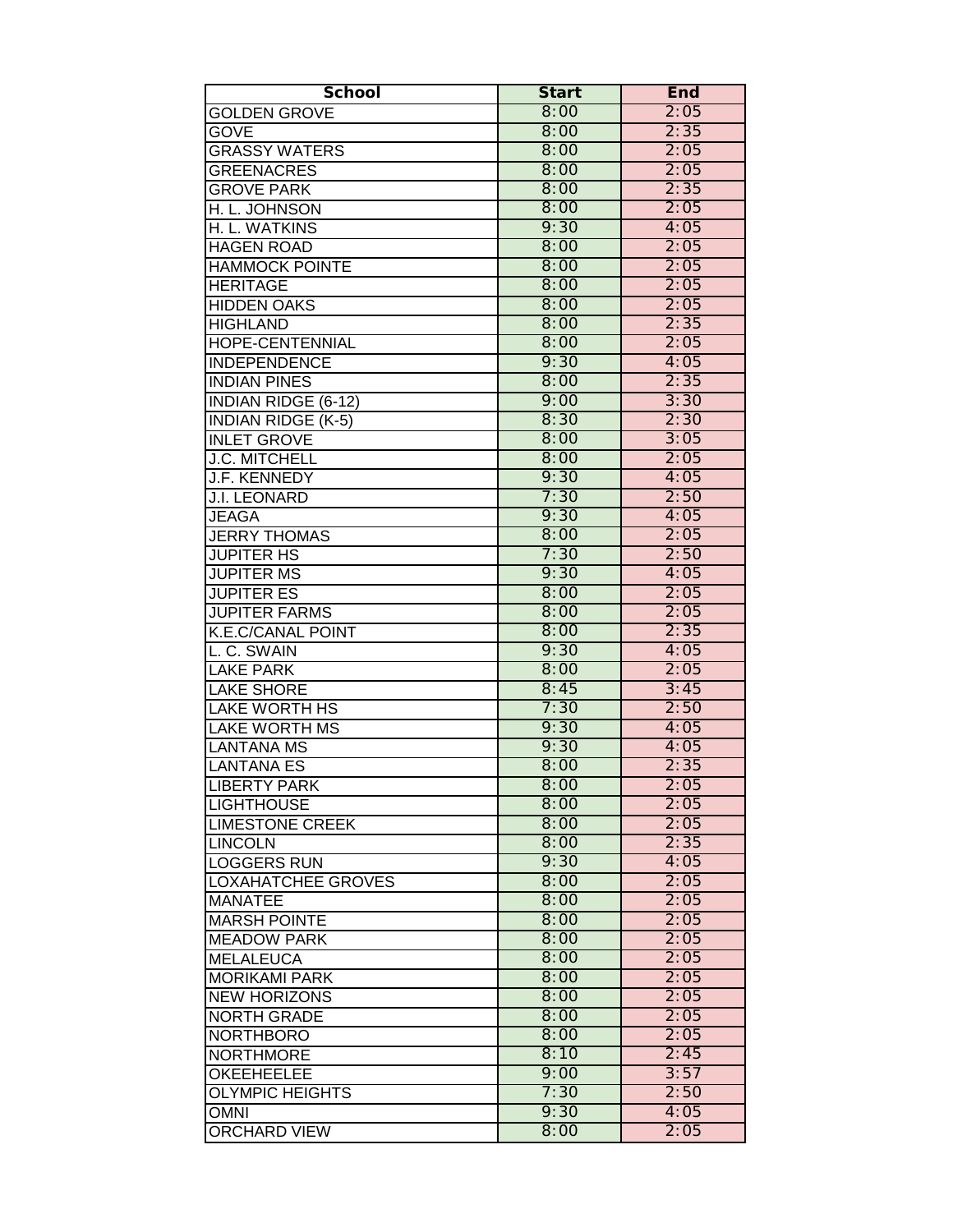| <b>School</b>                 | <b>Start</b> | <b>End</b> |
|-------------------------------|--------------|------------|
| <b>OSCEOLA CREEK</b>          | 9:30         | 4:05       |
| <b>PAHOKEE HS</b>             | 7:30         | 2:50       |
| <b>PAHOKEE MS</b>             | 7:30         | 2:50       |
| PAHOKEE ES                    | 8:15         | 2:45       |
| <b>PALM BEACH CENTRAL</b>     | 7:30         | 2:50       |
| PALM BEACH GARDENS HS         | 7:30         | 2:50       |
| PALM BEACH GARDENS ES         | 8:00         | 2:05       |
| PALM BEACH LAKES              | 7:30         | 2:50       |
| PALM BEACH PUBLIC             | 8:00         | 2:05       |
| <b>PALM SPRINGS MS</b>        | 9:30         | 4:05       |
| <b>PALM SPRINGS ES</b>        | 8:00         | 2:05       |
| <b>PALMETTO</b>               | 8:00         | 2:05       |
| <b>PANTHER RUN</b>            | 8:00         | 2:05       |
| <b>PARK VISTA</b>             | 7:30         | 2:50       |
| PIERCE HAMMOCK                | 8:00         | 2:05       |
| PINE GROVE                    | 8:00         | 2:05       |
| PINE JOG                      | 8:00         | 2:05       |
| PIONEER PARK                  | 8:00         | 2:35       |
| PLEASANT CITY                 | 8:00         | 2:35       |
| <b>PLUMOSA</b>                | 8:00         | 2:35       |
| <b>POINCIANA</b>              | 8:00         | 2:05       |
| POLO PARK                     | 9:30         | 4:05       |
| RIVIERA BEACH PREP            | 8:30         | 3:05       |
| <b>ROLLING GREEN</b>          | 8:00         | 2:35       |
| ROOSEVELT MS                  | 7:35         | 2:35       |
| <b>ROOSEVELT ES</b>           | 8:00         | 2:35       |
| <b>ROSENWALD</b>              | 8:00         | 2:35       |
| <b>ROYAL PALM BEACH HS</b>    | 7:30         | 2:50       |
| <b>ROYAL PALM BEACH ES</b>    | 8:15         | 2:20       |
| ROYAL PALM SCHOOL (K-12)      | 9:30         | 3:30       |
| S. D. SPADY                   | 8:00         | 2:05       |
| <b>SANDPIPER SHORES</b>       | 8:00         | 2:05       |
| <b>SANTALUCES</b>             | 7:30         | 2:50       |
| <b>SEMINOLE RIDGE</b>         | 7:30         | 2:50       |
| <b>SEMINOLE TRAILS</b>        | 8:00         | 2:05       |
| <b>SOUTH GRADE</b>            | 8:00         | 2:35       |
| <b>SOUTH INTENSIVE</b>        | 9:30         | 3:05       |
| <b>SOUTH OLIVE</b>            | 8:00         | 2:05       |
| <b>SPANISH RIVER</b>          | 7:30         | 2:50       |
| <b>STARLIGHT COVE</b>         | 8:00         | 2:05       |
| <b>SUNCOAST</b>               | 7:30         | 2:40       |
| <b>SUNRISE PARK</b>           | 8:00         | 2:05       |
| <b>SUNSET PALMS</b>           | 8:00         | 2:05       |
| THE CONSERVATORY SCHOOL (6-8) | 8:00         | 3:05       |
| THE CONSERVATORY SCHOOL (K-5) | 8:00         | 2:05       |
| <b>TIMBER TRACE</b>           | 8:00         | 2:05       |
| <b>TRADEWINDS</b>             | 9:30         | 4:05       |
| <b>TURNING POINTS</b>         | 9:30         | 3:05       |
| U. B. KINSEY/PALMVIEW         | 8:00         | 2:35       |
| <b>VERDE</b>                  | 8:00         | 2:05       |
| <b>VILLAGE ACADEMY</b>        | 7:30         | 2:15       |
| W.B. DUNCAN                   | 9:30         | 4:05       |
| W.T. DWYER                    | 7:30         | 2:50       |
| <b>WASHINGTON</b>             | 8:00         | 2:05       |